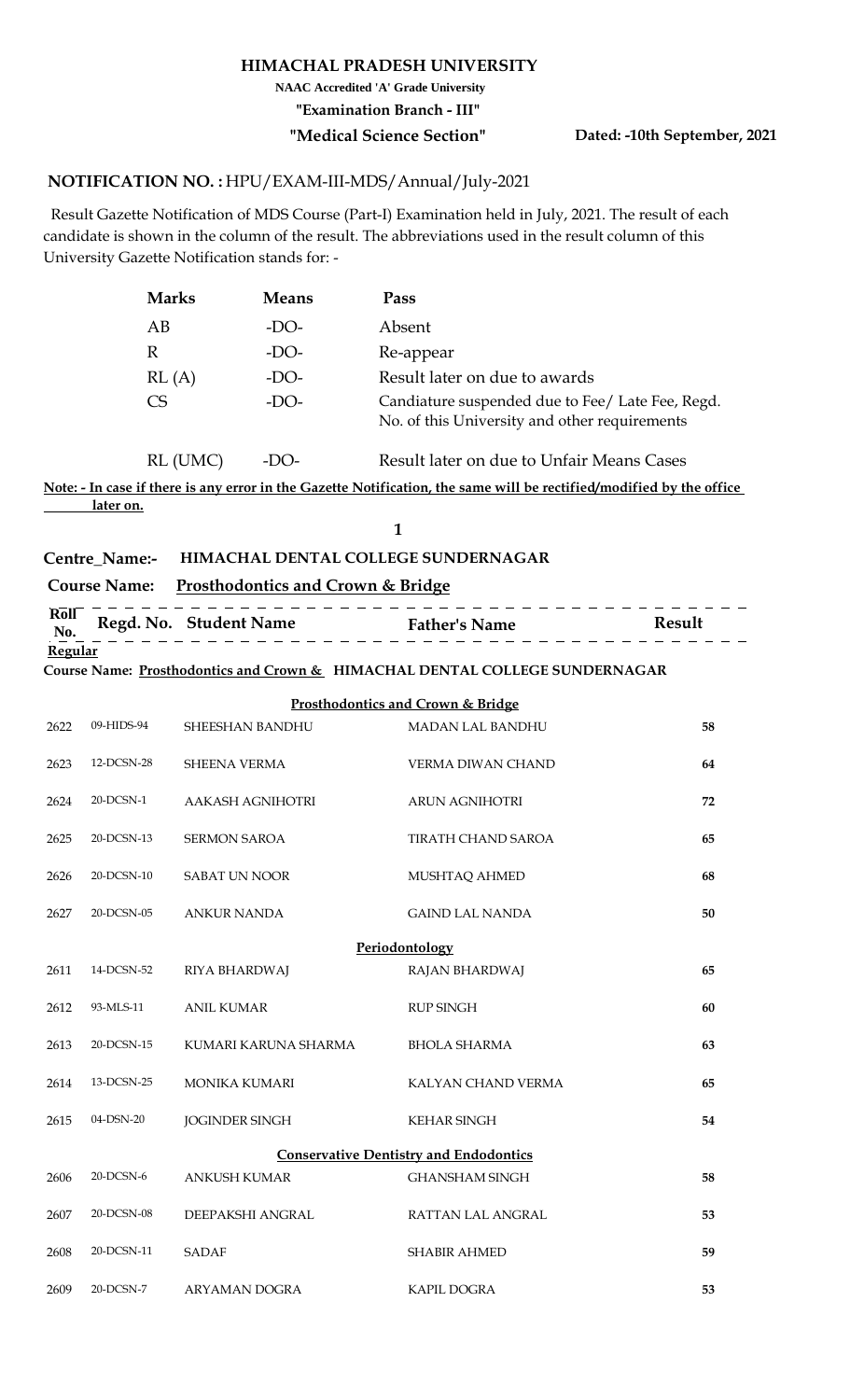| I<br>ł<br>I |
|-------------|
|             |
|             |
|             |

## **Centre\_Name:- HIMACHAL DENTAL COLLEGE SUNDERNAGAR**

## **Course Name: Conservative Dentistry and Endodontics**

| Roll<br>No.    |              | ___________________   | .<br>. _ _ _ _ _ _ _ _ _                                                            | Result |
|----------------|--------------|-----------------------|-------------------------------------------------------------------------------------|--------|
| <b>Regular</b> |              |                       |                                                                                     |        |
| 2610           | $20$ -DCSN-4 | <b>AKSHAY THAKUR</b>  | <b>RAJ KUMAR</b>                                                                    | 61     |
|                |              |                       | <b>Orthodontics &amp; Dentofacial Orthopaedics</b>                                  |        |
| 2601           | 93-DCK-243   | <b>RANDEEP KUMAR</b>  | <b>SANT RAM</b>                                                                     | 60     |
| 2602           | 20-DCSN-14   | SUNIL KUMAR RAINA     | <b>BOLA NATH RAINA</b>                                                              | 70     |
| 2603           | 20-DCSN-01   | <b>AASTHA AHUJA</b>   | <b>KAMAL AHUJA</b>                                                                  | 77     |
| 2604           | 20-DCSN-09   | <b>DIMLE PATHANIA</b> | <b>MAST RAM</b>                                                                     | 72     |
| 2605           | 12-DCSN-56   | VARSHA SHARMA         | <b>CHETAN SHARMA</b>                                                                | 68     |
|                |              |                       | Paediatric & Preventive Dentistry                                                   |        |
| 2616           | 20-DCSN-03   | AKRITI KHAJURIA       | KHERATI LAL KHAJURIA                                                                | 54     |
| 2617           | 14-DCSN-55   | PALLVI UPPAL          | DEEP CHAND UPPAL                                                                    | 61     |
| 2618           | 12-DGN-09    | <b>CHARIKA</b>        | ASHWANI KUMAR                                                                       | Fail   |
| 2619           | 20-DCSN-12   | <b>SARISH MIRZA</b>   | FAROOQ AHMED MIRZA                                                                  | 58     |
| 2620           | 14-DCSN-54   | <b>POOJA</b>          | KISHORI LAL SYAL                                                                    | 51     |
| 2621           | 13-DCSN-06   | <b>KAVITA</b>         | <b>ROSHAN LAL</b>                                                                   | 50     |
|                |              |                       | Course Name: Prosthodontics and Crown & H.P. GOVT. DENTAL COLLEGE & HOSPITAL SHIMLA |        |
|                |              |                       | Prosthodontics and Crown & Bridge                                                   |        |
| 2512           |              | SONALI SHARMA         | SAGAR CHAND                                                                         | 72     |
| 2513           |              | <b>MANISHA KUMARI</b> | V.P. DOGRA                                                                          | 62     |
| 2514           |              | ALAGESWARAN VIGNESH S | SANKARANARAYANAN                                                                    | 57     |
|                |              |                       | Periodontology                                                                      |        |
| 2518           |              | NIDHI CHANDEL         | RANDEEP SINGH CHANDEL                                                               | 50     |
| 2519           |              | WALHE MONIKA SHEKHAR  | SHEKHAR ANANDRAO WALHE                                                              | 58     |
|                |              |                       | <b>Oral &amp; Maxillofacial Surgery</b>                                             |        |
| 2508           |              | <b>ANJALI</b>         | <b>RAVINDER SINGH</b>                                                               | 51     |
| 2509           |              | NADEEM SHARVAN        | <b>RAHMATHULLA</b>                                                                  | 54     |
|                |              |                       | <b>Conservative Dentistry and Endodontics</b>                                       |        |
| 2515           |              | PARAVREET WOODWAL     | NARINDER PAL SINGH WOODWAL                                                          | 75     |
| 2516           | 13-DCSM-13   | KALPANA KHANORIA      | TRILOK CHAND KHANORIA                                                               | 73     |
| 2517           | 10-DGN-23    | TAMANNA KUMARI        | <b>SURESH KUMAR</b>                                                                 | 71     |
|                |              |                       | <b>Orthodontics &amp; Dentofacial Orthopaedics</b>                                  |        |
| 2504           | 13-DCSM-40   | <b>VANEET DOGRA</b>   | <b>SHAMSHER SINGH DOGRA</b>                                                         | 59     |
| 2505           |              | DR. NITHYA.M          | K. MAHADEVAN                                                                        | 55     |
|                |              |                       | Paediatric & Preventive Dentistry                                                   |        |
| 2501           | 11-DCSM-18   | REETICA SHARMA        | CHANDRESHWAR SHARMA                                                                 | 52     |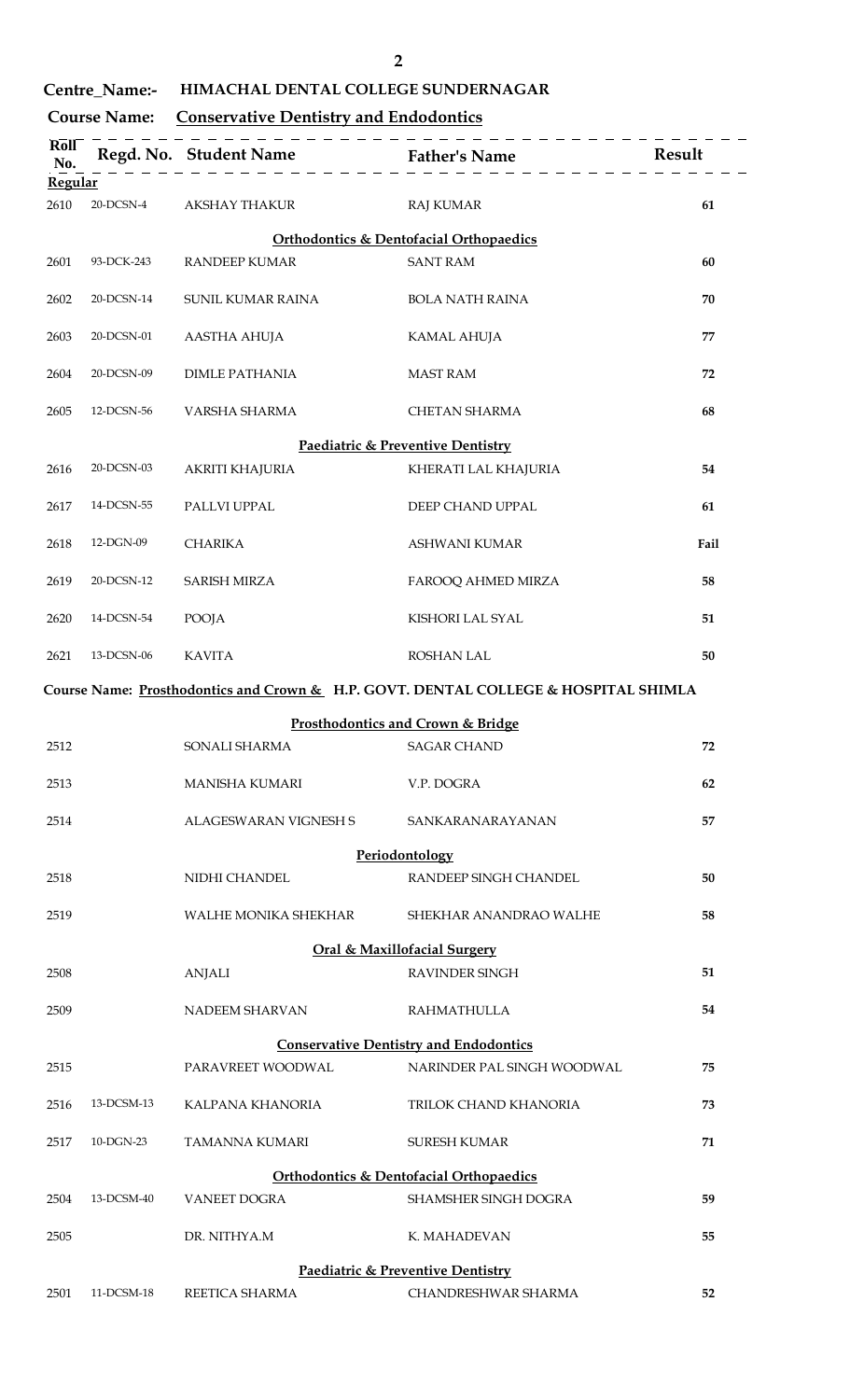| ۰.<br>×                            |
|------------------------------------|
| ۰<br>I<br>ę<br>۰.<br>۰,<br>×<br>۰. |
|                                    |

| <b>Centre Name:-</b> | H.P. GOVT. DENTAL COLLEGE & HOSPITAL SHIMLA |
|----------------------|---------------------------------------------|
|----------------------|---------------------------------------------|

| <b>Course Name:</b> | Paediatric & Preventive Dentistry |
|---------------------|-----------------------------------|
|                     |                                   |

| Roll<br>No.     |             | __________________      |                                                                                          | Result |
|-----------------|-------------|-------------------------|------------------------------------------------------------------------------------------|--------|
| Regular<br>2502 | 13-DCSM-22  | <b>OSHIN JASWAL</b>     | SHASHI BHUSHAN                                                                           | 60     |
| 2503            |             | <b>D.MANIKANDAN</b>     | <b>B.DHANASEKARAN</b>                                                                    | 59     |
|                 |             |                         | <b>Public Health Dentistry</b>                                                           |        |
| 2506            | 01-DCSN-11  | <b>DEEPAK GURUNG</b>    | DEV SARAN GURUNG                                                                         | 85     |
| 2507            |             | <b>BHAWNA SAYARE</b>    | VIJAY KUMAR SAYARE                                                                       | 82     |
|                 |             |                         | <b>Oral Medicine and Radiology</b>                                                       |        |
| 2510            |             | POOJA NAGPAL            | <b>SANDEEP NAGPAL</b>                                                                    | 67     |
| 2511            |             | SHALEEN CHOUDHARY       | <b>RAVINDER KUMAR</b>                                                                    | 57     |
|                 |             |                         | Course Name: Prosthodontics and Crown & HIMACHAL INSTITUTE OF DENTAL SCIENCES PAONTA SAH |        |
|                 |             |                         | Prosthodontics and Crown & Bridge                                                        |        |
| 2814            | 14-HIDS-67  | NAMRATA GURUNG          | <b>CHANDRA MANI GURUNG</b>                                                               | 53     |
| 2815            | 14-HIDS-68  | <b>NANI MUDO</b>        | <b>TAYU NANI</b>                                                                         | 51     |
| 2816            | 20-HIDS-10  | NISHA DEVI              | <b>JAGBIR SINGH</b>                                                                      | 67     |
| 2817            | 14-HIDS-78  | PARAMJEET KOUR BINDRA   | SATNAM SINGH BINDRA                                                                      | 50     |
| 2818            | 20-HIDS-13  | <b>VISHAL</b>           | <b>DILE RAM</b>                                                                          | 50     |
|                 |             |                         | Periodontology                                                                           |        |
| 2819            | 20-HIDS-1   | <b>AFREEN ARZOO</b>     | MIZANUL HAQUE                                                                            | 69     |
| 2820            | $20-HIDS-5$ | DIVYA SHARMA            | RAJ KUMAR SHARMA                                                                         | 67     |
| 2821            | 14-HIDS-62  | <b>MONIKA PRADHAN</b>   | DEO KUMAR PRADHAN                                                                        | 62     |
| 2822            | 14-HIDS-74  | NISHTHA SINGH           | <b>GURCHARAN SINGH</b>                                                                   | 60     |
| 2823            | 14-HIDS-116 | RAJSHREE DHUNGEL        | RABINDRA KUMAR DHUNGEL                                                                   | 62     |
|                 |             |                         | <b>Conservative Dentistry and Endodontics</b>                                            |        |
| 2806            | 20-HIDS-2   | <b>AMANDEEP KAUR</b>    | <b>CHARANJEET SINGH</b>                                                                  | 51     |
| 2807            | 14-HIDS-33  | AYUSHI BADONI           | DEV PRAKASH BADONI                                                                       | 52     |
| 2808            | 13-DCSN-35  | <b>SHAGUN RISHI</b>     | RAJESH RISHI                                                                             | 55     |
| 2809            | 13-DGN-35   | <b>SONAM DUBEY</b>      | PRADEEP DUBEY                                                                            | 50     |
| 2810            | 13-HIDS-68  | <b>SUMAIDA</b>          | ABDUL KHALIQ WONDROO                                                                     | 52     |
|                 |             |                         | Orthodontics & Dentofacial Orthopaedics                                                  |        |
| 2801            | 14-HIDS-20  | AAKANSHA CHANDEL        | PARVINDRA SINGH CHANDEL                                                                  | 57     |
| 2802            | 20-HIDS-4   | DIKTCHYA SHARMA         | DURGA PRASAD SHARMA                                                                      | 62     |
| 2803            | 20-HIDS-6   | <b>FARHEEN ARZOO</b>    | MIZANUL HAQUE                                                                            | 57     |
| 2804            | 20-HIDS-8   | MOHAMMAD JUNAID AHANGAR | MOHI UD DIN AHANGAR                                                                      | 57     |
| 2805            | 13-DCSN-09  | <b>SUMIT KUMAR</b>      | <b>SHYAM LAL</b>                                                                         | 55     |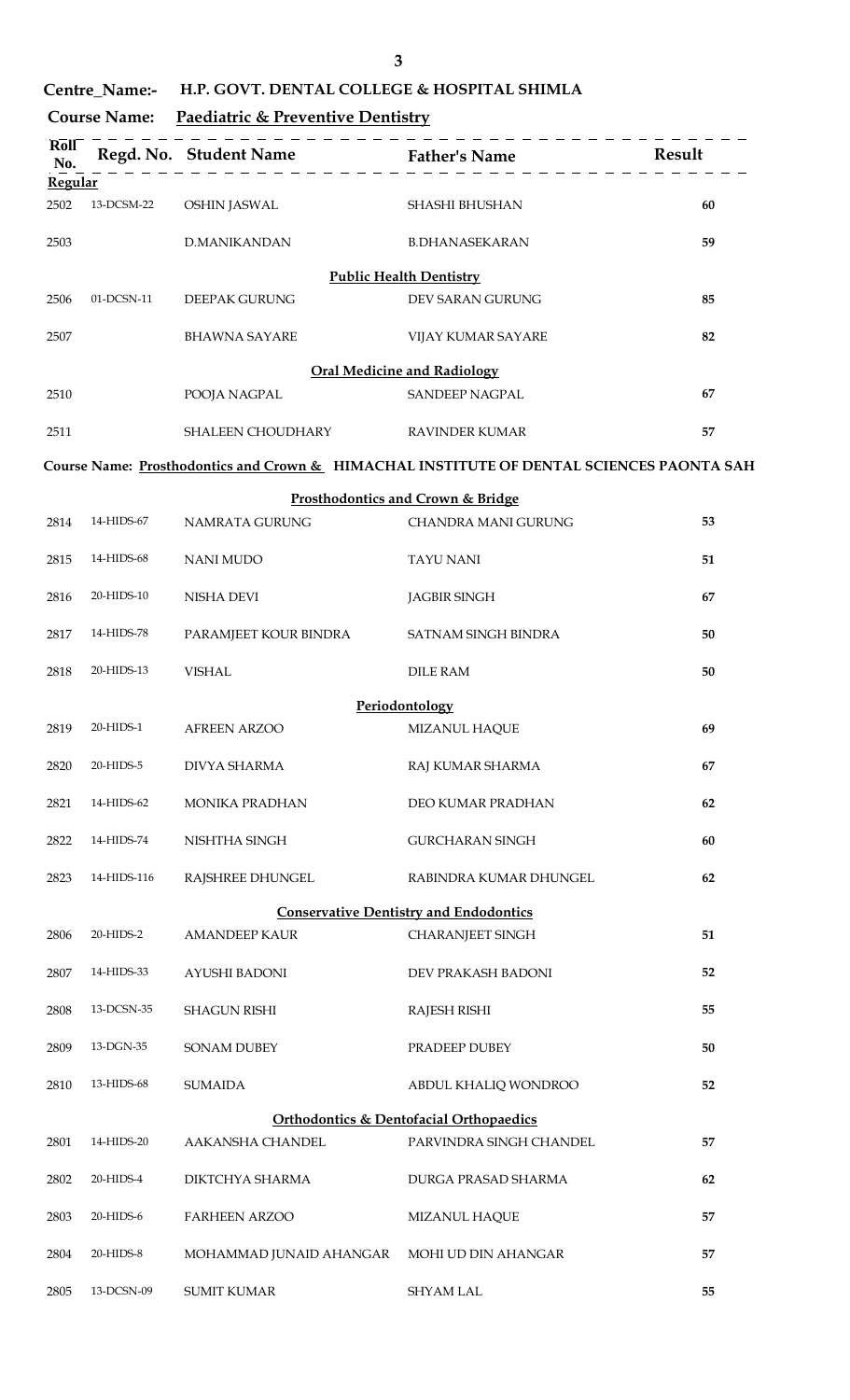| ۰. | m |  |
|----|---|--|
|    |   |  |

# **Centre\_Name:- HIMACHAL INSTITUTE OF DENTAL SCIENCES PAONTA SAHIB**

## **Course Name: Oral & Maxillofacial Pathology and Microbiology**

| Roll<br>No. |            | Regd. No. Student Name Father's Name |                                                                                  | Result |
|-------------|------------|--------------------------------------|----------------------------------------------------------------------------------|--------|
| Regular     |            |                                      |                                                                                  |        |
|             | 20-HIDS-09 | NAVDEEP NAUTIYAL                     | Oral & Maxillofacial Pathology and Microbiology<br>RAJENDRA PRASAD NAUTIYAL      |        |
| 2824        |            |                                      |                                                                                  | 53     |
| 2825        | 14-HIDS-86 | <b>RAJNI SAINI</b>                   | SHYAM LAL SAINI                                                                  | 63     |
| 2826        | 20-HIDS-12 | <b>SWETA SINGH</b>                   | <b>MAHENDRA SINGH</b>                                                            | 57     |
| 2827        | 20-HIDS-03 | <b>ASHISH PANDA</b>                  | SACHIDANANDA PANDA                                                               | 56     |
| 2828        | 13-DGN-33  | <b>HARPREET KAUR</b>                 | <b>KASHMIR SINGH</b>                                                             | 59     |
| 2829        | 98-CB-10   | PARDEEP SINGH                        | <b>BAHADAR SINGH</b>                                                             | 55     |
|             |            |                                      | Paediatric & Preventive Dentistry                                                |        |
| 2811        | 20-HIDS-7  | HISSEY LHANW SHERPA                  | <b>JANGBU SHERPA</b>                                                             | 53     |
| 2812        | 12-HIDS-42 | KARMA CHEDAY GURUNG                  | <b>URGEY GURUNG</b>                                                              | 56     |
| 2813        | 20-HIDS-11 | <b>RIDHIMA</b>                       | <b>ARUN BHARTI</b>                                                               | 57     |
|             |            |                                      | Course Name: Prosthodontics and Crown & BHOJIA DENTAL COLLEGE AND HOSPITAL BADDI |        |
|             |            |                                      | Prosthodontics and Crown & Bridge                                                |        |
| 2701        | 20-DGN-03  | <b>DIKSHA</b>                        | <b>VIJAY KUMAR</b>                                                               | 62     |
| 2702        | 14-DGN-05  | RITIKA SHARDA                        | <b>JITENDAR SHARDA</b>                                                           | 65     |
| 2703        | 20-DGN-07  | URVI MARWAHA                         | <b>VIKAS MARWAH</b>                                                              | 63     |
| 2704        | 20-DGN-02  | <b>CHANDER UDHEY</b>                 | <b>OMKAR NATH</b>                                                                | 60     |
| 2705        | 14-DGN-13  | <b>SAHIL THAKUR</b>                  | <b>BALBIR SINGH THAKUR</b>                                                       | 63     |
|             |            |                                      | Periodontology                                                                   |        |
| 2718        | 14-DGN-21  | <b>JASPREET KAUR</b>                 | RAVINDER SINGH SABHARWAL                                                         | 68     |
| 2719        | 11-DGN-57  | <b>SHIKHA PARIHAR</b>                | VED RAJ PARIHAR                                                                  | 66     |
|             |            |                                      | <b>Conservative Dentistry and Endodontics</b>                                    |        |
| 2706        | 13-DGN-13  | <b>ASHWARYA</b>                      | PAWAN SHARMA                                                                     | 69     |
| 2707        | 13-DGN-21  | <b>ISHAN GARG</b>                    | <b>RAJIV GARG</b>                                                                | 72     |
| 2708        | 13-DGN-26  | <b>RISHIKA</b>                       | <b>RAJESH KUMAR</b>                                                              | 61     |
| 2709        | 20-DGN-01  | <b>AIANA SINGH</b>                   | <b>AMARDEEP SINGH</b>                                                            | 64     |
| 2710        | 20-DGN-04  | <b>IFLAH JAVED</b>                   | <b>JAVEED JEELANI</b>                                                            | 65     |
|             |            |                                      | Orthodontics & Dentofacial Orthopaedics                                          |        |
| 2711        | 13-HIDS-85 | PALLAVI VISHAVKARMA                  | <b>ONKAR KRISHAN</b>                                                             | 67     |
| 2712        | 20-DGN-06  | <b>KUSHA SUD</b>                     | VIVAN KUMAR SUD                                                                  | 52     |
| 2713        | 20-DGN-05  | <b>INSHA RASOOL</b>                  | <b>GHULAM RASOOL WANI</b>                                                        | 50     |
| 2714        | 14-DGN-01  | DEVA MUKESH GUPTA                    | MUKESH GUPTA                                                                     | 56     |
| 2715        | 12-DSN-56  | <b>WASEEM AKRAM</b>                  | MOHD AKRAM                                                                       | 50     |